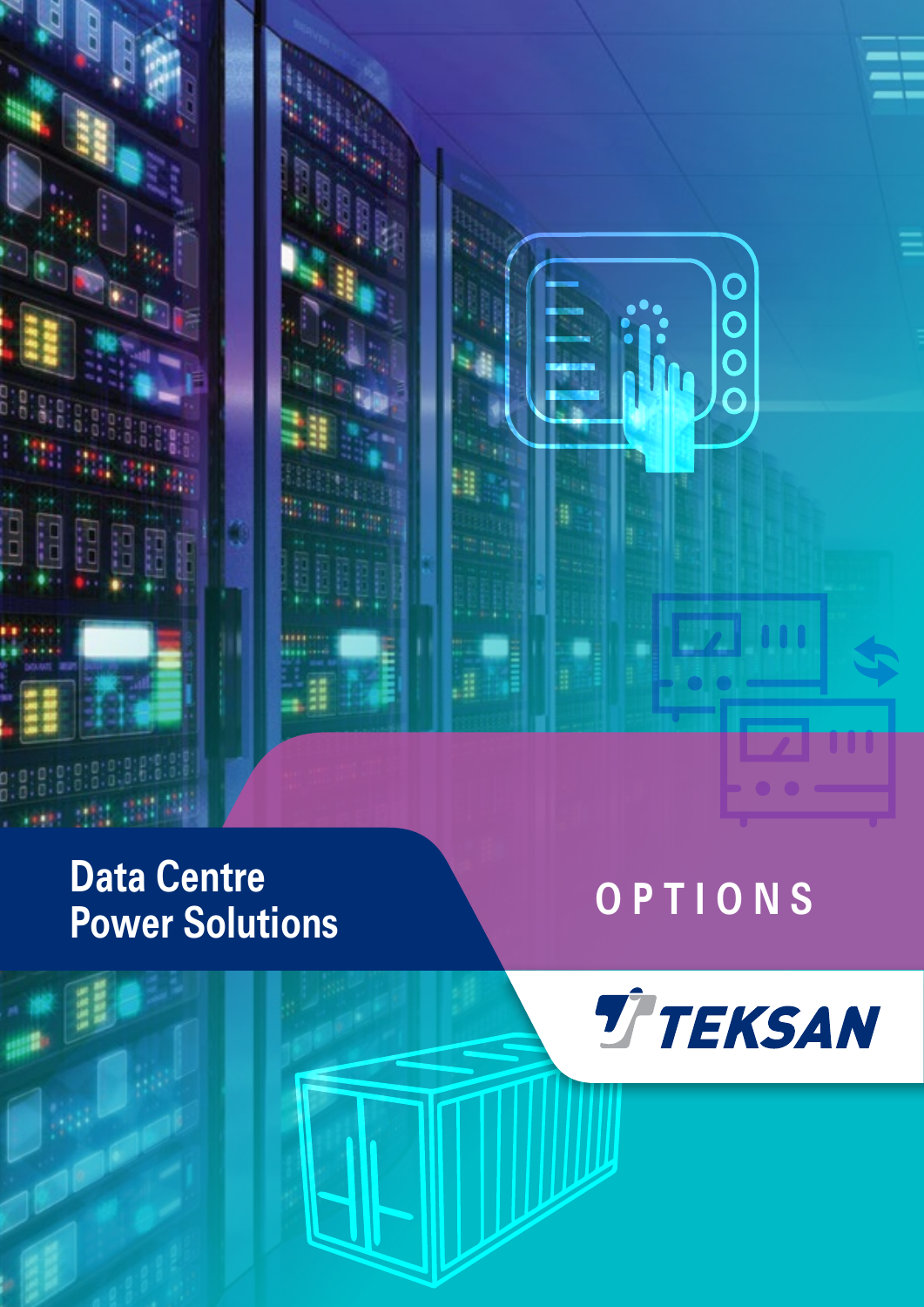## **Different options for different needs...**

### OPTIONS SUPPORTING **DATA CENTER POWER SOLUTIONS**



#### **ELECTRONIC GOVERNOR**

Considered as one the most important parts of a generator set, the engine is the part that supplies mechanical energy to the generator set. Data Center generator sets require an electronic speed regulator in order to reach the desired frequency conditions rapidly when they are required to start. When the proper frequency value is reached, the frequency shall not exceed the nominal values as the generator set is operated thanks to the fast responses given by the electronic governor, and sensitive data center loads may be supplied without any problem with the fixed frequency regulation provided.



#### **REDUNDANT CONTROL SYSTEM**

When a malfunction occurs in the generator set control system, the backup control system is activated and the malfunction is intervened rapidly. We may offer the switching from the failed main control system to the backup control system as two options. The first is switching by the operator in case of a malfunction, and the second is to make an uninterrupted switch to the backup control system (hotstandby) without any interruption by the current malfunction when there is a malfunction in the main control system.

#### **DOUBLE AVR**

With the double AVR card solution, it is possible to switch from a faulty AVR card to its backup. If, for any reason, the actual voltage regulator cannot continue to function normally, you may switch to the backup voltage regulator to ensure service continuity for your data center.

#### **PMG**

Generator output voltage regulation for sensitive data center loads may be achieved with the PMG solution. PMG provides an independent supply for the alternator excitation system. We recommended the use of PMG for special applications such as supplying unstable and distorting loads.

#### **PLC AND HMI**

It allows the control of equipment such as generator set auxiliary equipment, fuel system, automatic shutters and fire detection systems, and inspection and observation from a single point with the Human-Machine Interface (HMI).

#### **SYNCHRONIZATION SYSTEMS**

Synchronization of more than one generator set with each other and/or with the network is ensured by the synchronization systems. With the synchronization systems, service continuity of data centers may be ensured with a redundant generator set. Let us assume there are 2 main and 1 backup generator sets installed in the data center. After a power failure, 2 main generator sets operate and supply power to the data center synchronously. When one of these 2 main generator sets, which are operational, fails, the backup generator set operates and supplies the load synchronously with the main generator set, and the service continuity of the data center is ensured. With synchronous systems, you may achieve savings in operating expenses, ensure efficient use of generator sets, flexibility, reliability, redundancy and convenience in service and maintenance.



#### **BACKUP STARTER SYSTEM**

We can offer flexible solutions such as backup electric starters, backup pneumatic starter systems and backup hydraulic starter systems according to the requirements of the data center. In case of a malfunction in the standard electric starter system used in the generator set, the backup starter system may be activated and the generator set can be started.

In addition to the backup electric starter system, we may also offer a solution for a backup starter battery system. With all these backup starter systems and battery systems, the problem of failing to supply power to the data center as a result of starting error of the generator set after a power failure is avoided.

While we use fully maintenance-free lead acid starter batteries as standard in our battery systems, we may also offer different types of batteries such as Ni-Cd, AGM, Gel etc.

We offer solutions to switch from the main starter and battery systems to the backup starter and battery systems either manually or automatically.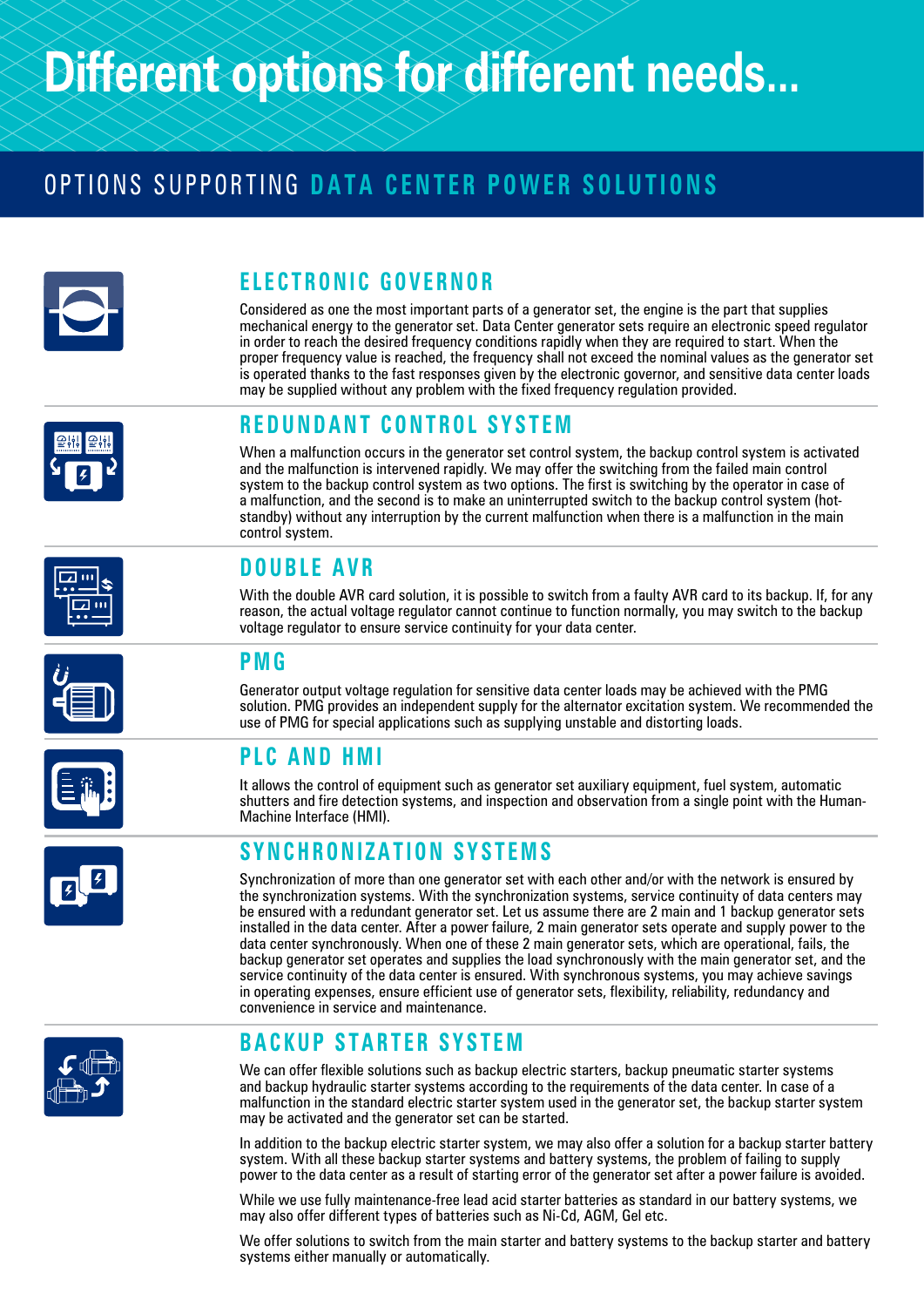

#### **REMOTE RADIATOR**

If generator sets shall be placed in ground floors or in underground rooms, they shall likely have limited ventilation. In such cases, with the remote radiator solutions we offer, we may prevent problems caused by limited ventilation by positioning the radiator of the generator set on the ground level or on the roof (away from the generator set).

#### **HEATING AND COOLING SYSTEMS**

The conditions of the site where the generator set shall be located are very important in terms of generator set performance. We guarantee the performance of the generator set by offering radiator solutions suitable for hot environments.

Problems in starting the generator set may be encountered in cold environments, if suitable heaters are not used. In order to prevent this problem, we guarantee the performance of the generator set by using crankcases, filters, batteries, switchboards, fuel tanks and ambient heaters.

#### **ACOUSTIC SOLUTIONS**

We may offer acoustic solutions to provide the sound levels required by our customers either for inroom or in-canopy generator sets. We provide the desired sound level with our solutions such as sound cartridges both for air intake and exhaust, remote radiator solutions, in-room acoustic insulation and special exhaust silencers, etc. In order to provide sound level, we perform analyses with our engineering software and thus we can reliably determine which insulation materials and which equipment shall be used.

#### **PAINT SOLUTIONS**

We may paint our generator sets, canopy and panels in the desired color according to the requirements of our customers. With marine type paints (ISO 12944) suitable for humid and salty (seaside) environments, we ensure that the paint of the generator sets and equipment is not affected by the ambient conditions.

#### **FIRE DETECTION AND EXTINGUISHING SYSTEM**

We offer fire detection and extinguishing system solutions in our generator sets with canopy and containers. The fire detection system detects the fire that may occur, stops the generator set if it is running, closes the automatic shutter air intake/exhaust sections of the canopy and container, and discharges the fire extinguishing gas into the canopy and container, and thus prevents the fire. By offering fire detection and extinguishing products with complete system approval, we guarantee that our solution shall work and extinguish the fire in case of any fire. System approval includes installation and testing of all equipment used in the fire detection and extinguishing system by the company that have manufactured these equipment. It can be considered as the performance of type testing of the relevant system.

#### **AUTOMATIC SHUTTER**

The automatic shutter allows the generator set to be protected from cold and adverse ambient conditions when the generator set is not operating. It is used in shutter systems that are installed in the air intake and exhaust openings. Automatic shutters are also used in fire detection and extinguishing systems.

#### **CANOPY AND CONTAINER**

It is used for meeting requirements such as protecting the generator set from ambient conditions, achieving the noise level required and preventing unauthorized access to the generator set when it is not possible to build a building or room inside the building for generator sets that shall supply power to the facility. In such cases, we may offer custom designed canopy/container solutions along with our standard canopy and container solutions in line with the requests and requirements of the customers.











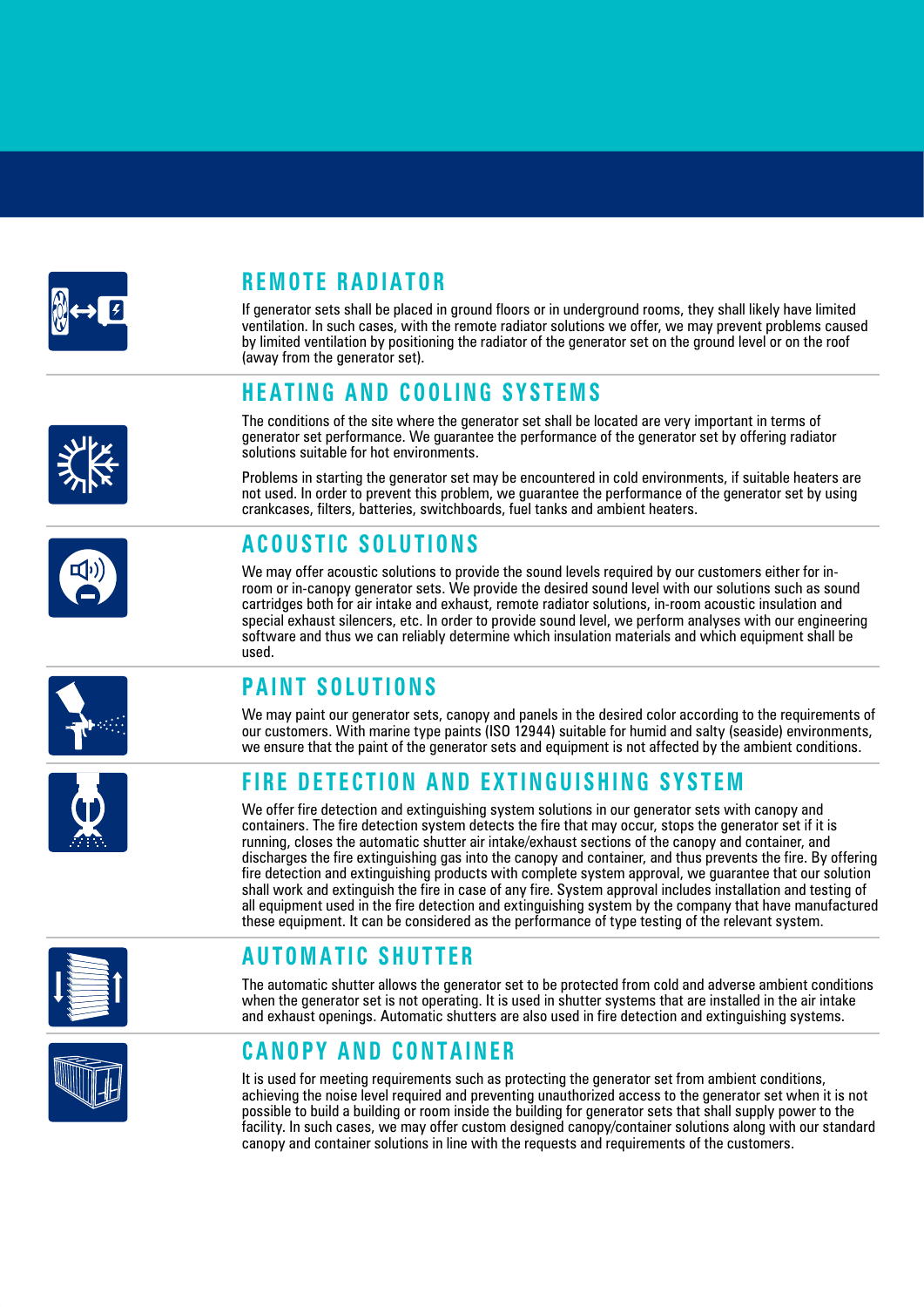



#### **FUEL SYSTEMS**

With all our generator sets, we provide a cubic type fuel tank inside the chassis or as independent from the generator set, depending on the power of the generator set. We may manufacture the daily fuel tanks we provide, either in high capacity, with double walls, with bunded tank and or as made of stainless material, in line with customer requirements and requests.

In addition to the daily fuel tank of the generator set, we may also offer solutions with a main fuel tank and fuel filling systems. We may provide main fuel tanks either above ground or underground, with single or double walls, with a fuel leak detection system, with an automatic fuel filling system from the main fuel tank to the daily fuel tank, and with a fuel polishing system for cleaning the fuel in the fuel tank. We also also offer all these systems that we provide as redundant systems so that we may ensure the continuity of service of Data Centers by switching to backup equipment in case of any equipment failure.

#### **SPECIAL ALTERNATOR SOLUTIONS**

By selecting alternators against unbalanced loads caused by IT equipment and UPS equipments in data centers, we may prevent alternator failures caused by the loads. We may also guarantee the service continuity of the data centers by selecting the proper alternator depending on the capacitive reactive characteristics of the data center loads.

We may use class F and B alternators in terms of temperature rise in line with customer request and requirements.

Although it is not much common in data centers, we may also provide solutions at medium voltage level for output voltages of the generator sets.





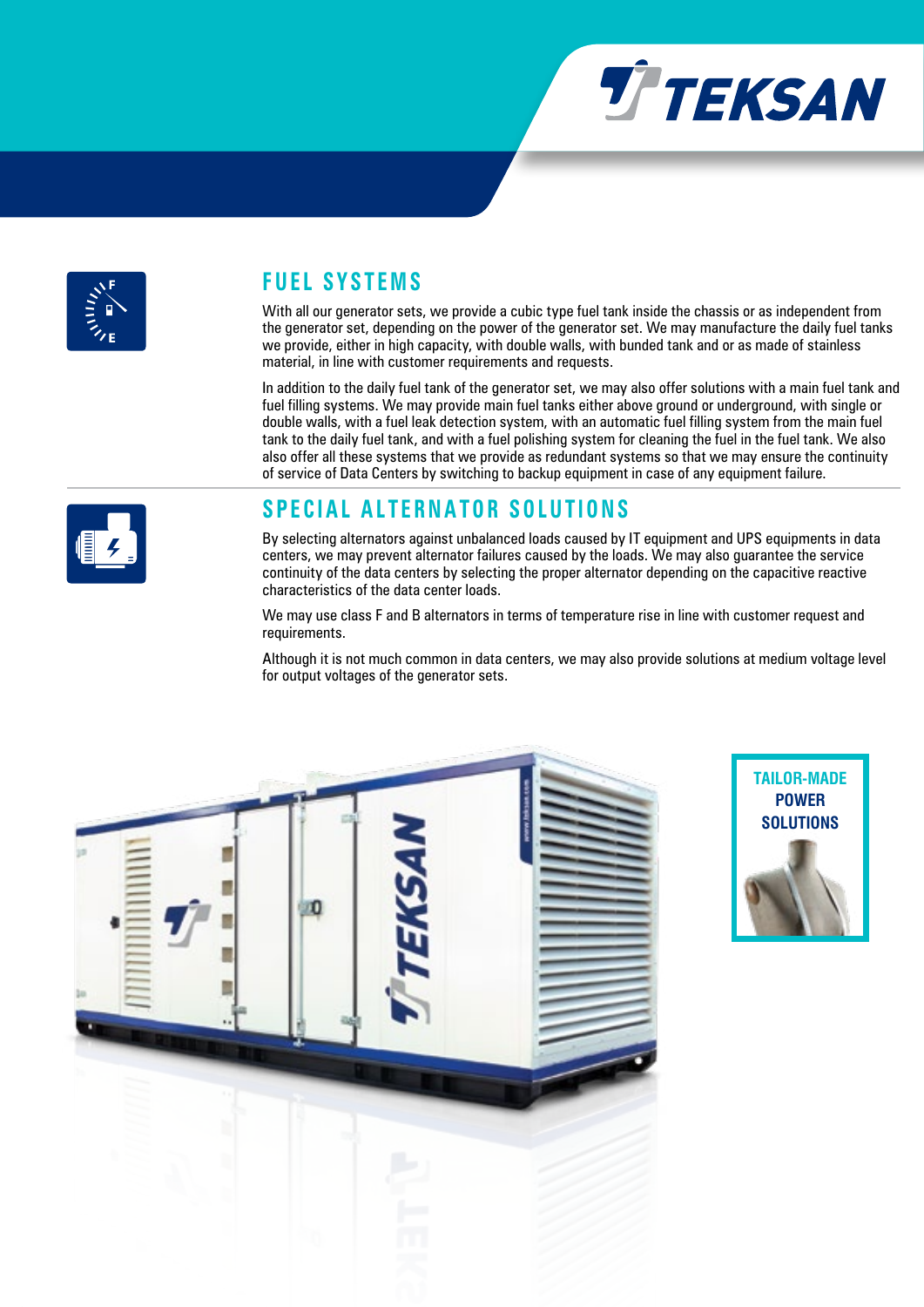# 50 Hz Data Center Product Range



#### 3 Phase - 400 V

| <b>GENSET MODEL</b> | <b>Emergency</b><br><b>Stand-by Power (ESP) kVA</b> | <b>Data Center</b><br>Power (DCP) kVA | <b>ENGINE MODEL</b> | <b>ALTERNATOR MODEL</b> |
|---------------------|-----------------------------------------------------|---------------------------------------|---------------------|-------------------------|
| <b>TJ550PE-DCR</b>  | 600                                                 | 550                                   | 2806A-E18TAG1A      | LSA 47.2 M8             |
| TJ600PE-DCR         | 660                                                 | 600                                   | 2806A-E18TAG1A      | LSA 47.2 L9             |
| TJ614PE-DCR         | 675                                                 | 614                                   | 2806A-F18TAG1A      | LSA 49.3 S4             |
| TJ660PE-DCR         | 715                                                 | 660                                   | 2806A-E18TAG2       | LSA 49.3 S4             |
| TJ730PE-DCR         | 810                                                 | 730                                   | 2806A-E18TTAG5      | LSA 49.3 M6             |
| <b>TJ770PE-DCR</b>  | 848                                                 | 770                                   | 2806A-E18TTAG5      | LSA 49.3 M8             |
| TJ730PE-DCR         | 810                                                 | 730                                   | 4006-23TAG2A        | LSA 49.3 M6             |
| TJ800PE-DCR         | 894                                                 | 800                                   | 4006-23TAG3A        | LSA 49.3 M8             |
| TJ910PE-DCR         | 1017                                                | 910                                   | 4008TAG1A           | LSA 49.3 L9             |
| TJ1000PE-DCR        | 1130                                                | 1000                                  | 4008TAG2A           | LSA 49.3 L10            |
| <b>TJ1110PE-DCR</b> | 1250                                                | 1112                                  | 4008-30TAG3         | LSA50.2M6               |
| TJ1250PE-DCR        | 1375                                                | 1250                                  | 4012-46TWG2A        | ISA50.2M6               |
| <b>TJ1350PE-DCR</b> | 1485                                                | 1350                                  | 4012-46TWG3A        | LSA50.2L7               |
| TJ1380PE-DCR        | 1516                                                | 1382                                  | 4012-46TWG3A        | LSA50.2L8               |
| TJ1500PE-DCR        | 1650                                                | 1500                                  | 4012-46TAG2A        | LSA50.2L8               |
| TJ1640PE-DCR        | 1800                                                | 1640                                  | 4012-46TAG3A        | LSA50.2VL10             |
| <b>TJ1730PE-DCR</b> | 1902                                                | 1733                                  | 4012-46TAG3A        | LSA52.3S5               |
| TJ1860PE-DCR        | 2018                                                | 1860                                  | 4016-61TRG1         | LSA52.3S5               |
| TJ2000PE-DCR        | 2200                                                | 2000                                  | 4016-61TRG2         | LSA52.3S6               |
| <b>TJ2020PE-DCR</b> | 2273                                                | 2024                                  | 4016-61TRG2         | LSA52.3S7               |
| <b>TJ2250PE-DCR</b> | 2502                                                | 2256                                  | 4016-61TRG3         | LSA52.3L9               |
| TJ2530MS-DCR        | 2792                                                | 2530                                  | S16R2 PTAW2-E       | LSA52.3UL16             |

#### **DIFFERENCES OF THE GENERATOR SET DESIGNED FOR DATA CENTRES\***

- **1 Engine Electronic Governor**
- **2 Redundant Control System**
- **3 Dual AVR Card**
- **4 PMG**
- **5 Class F Alternator**
- **6 Redundant Electric Starter**
- **7 Redundant Battery Group**
- **8 AGM Battery**
- **9 Heater for Cold Enviroments**
- **10 Tropical Radiator**



\*Related differences are optional, please contact us for detailed information.